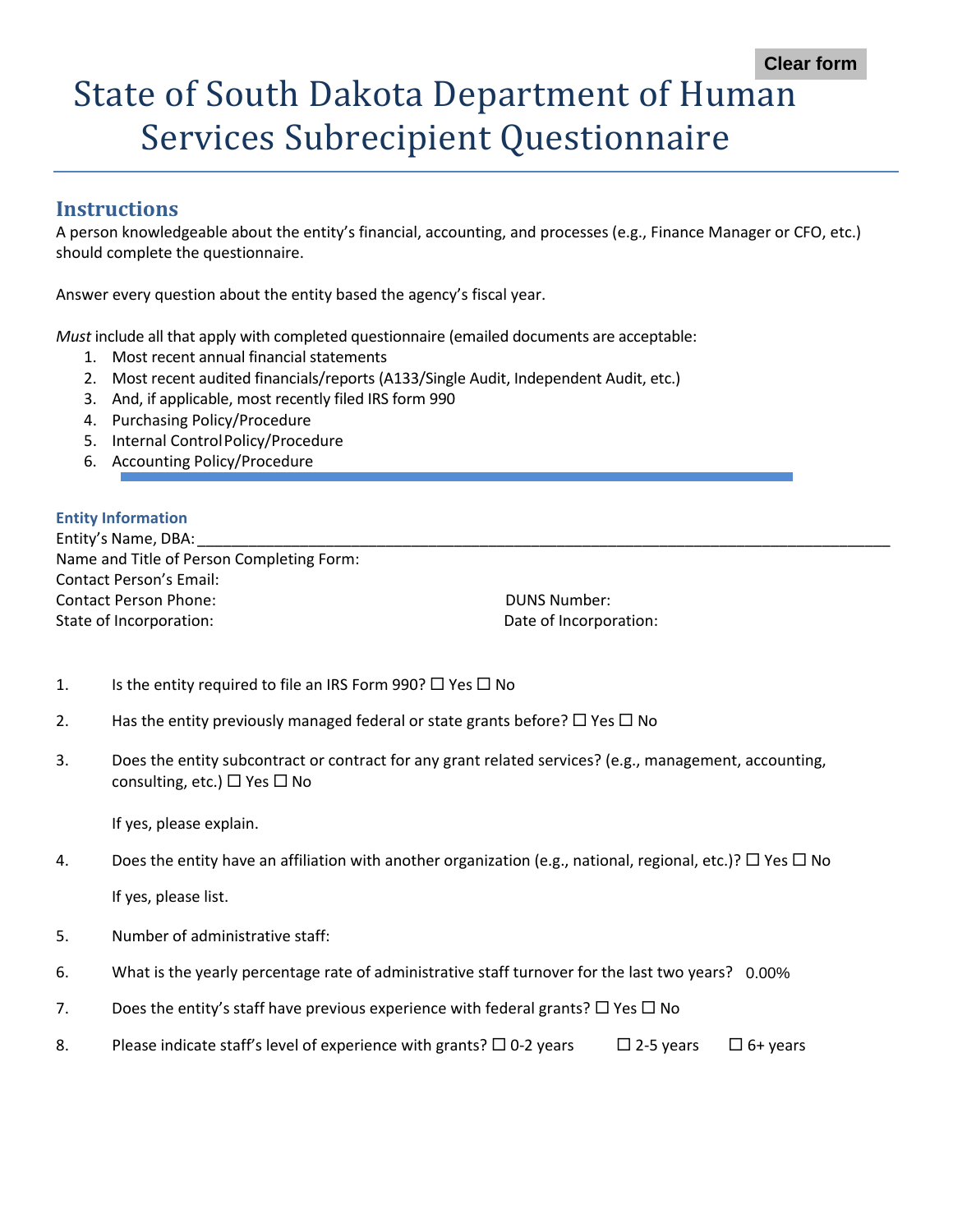## **Legal**

- 1. Are any of the entity's principals, board members, management, staff, etc. presently debarred, suspended, proposed for debarment, declared ineligible, or voluntarily excluded from participation from receiving federal grants? (2CFR180)  $\Box$  Yes  $\Box$  No
- 2. Is the entity on the Bureau of Administration's Debarment list (boa.sd.gov)?  $\Box$  Yes  $\Box$  No
- 3. Is the entity in good standing with the SD Secretary of State (sos.sd.gov)?  $\Box$  Yes  $\Box$  No
- 4. Is the entity registered with SAM.GOV?  $\Box$  Yes  $\Box$  No
- 5. Are there any pending or past lawsuits against the entity, board members, management, staff, etc.?  $\Box$  Yes  $\Box$  No Briefly explain the lawsuits.
- 6. Do any of the lawsuits negatively impact the entity's finances or grant programs?  $\Box$  Yes  $\Box$  No
- 7. Has the entity had **any** federal grants terminated in the past two years?  $\square$  Yes  $\square$  No

#### **Financial/Accounting Systems Information**

- 1. Which of the following best describes the entity's accounting system?  $\Box$ Manual  $\Box$ Automated  $\Box$  Combination
- 2. Has the entity developed or implemented new or substantially changed software or systems in the last 5 years? $\square$  Yes  $\square$  No

If yes, please explain.

- 3. Does the entity's financial system breakdown employee's hours per grant/program?  $\Box$  Yes  $\Box$  No
- 4. Are timesheets kept for each paid employee?  $\Box$  Yes  $\Box$  No
- 5. Is each employee's salary/hourly rate documented?  $\Box$  Yes  $\Box$  No
- 7. Are all bank accounts reconciled monthly and reviewed by management?  $\Box$  Yes  $\Box$  No

If yes, provide name and title/position:

8. Are duties separated so that no one individual has complete authority over an entire financial transaction?

 $\Box$  Yes  $\Box$  No

- 9. Does the entity's accounting system prevent expenditures in excess of revenues and grant funds?  $\Box$  Yes  $\Box$  No
- 10. If applicable, does the entity have a property management system that meets the minimum federal requirements for equipment management?  $\Box$  Yes  $\Box$  No
- 11. Are supporting documents (e.g., invoices, vouchers, in-kind, and timesheets, etc.) for all payments obtained and provided for reimbursement?  $\Box$  Yes  $\Box$  No
- 12. If applicable, is there any indication the subrecipient may have difficulty meeting the required match?  $\Box$  Yes  $\Box$ No
- 13. Does the entity intend to claim use of personal property as an expense?  $\Box$  Yes  $\Box$  No